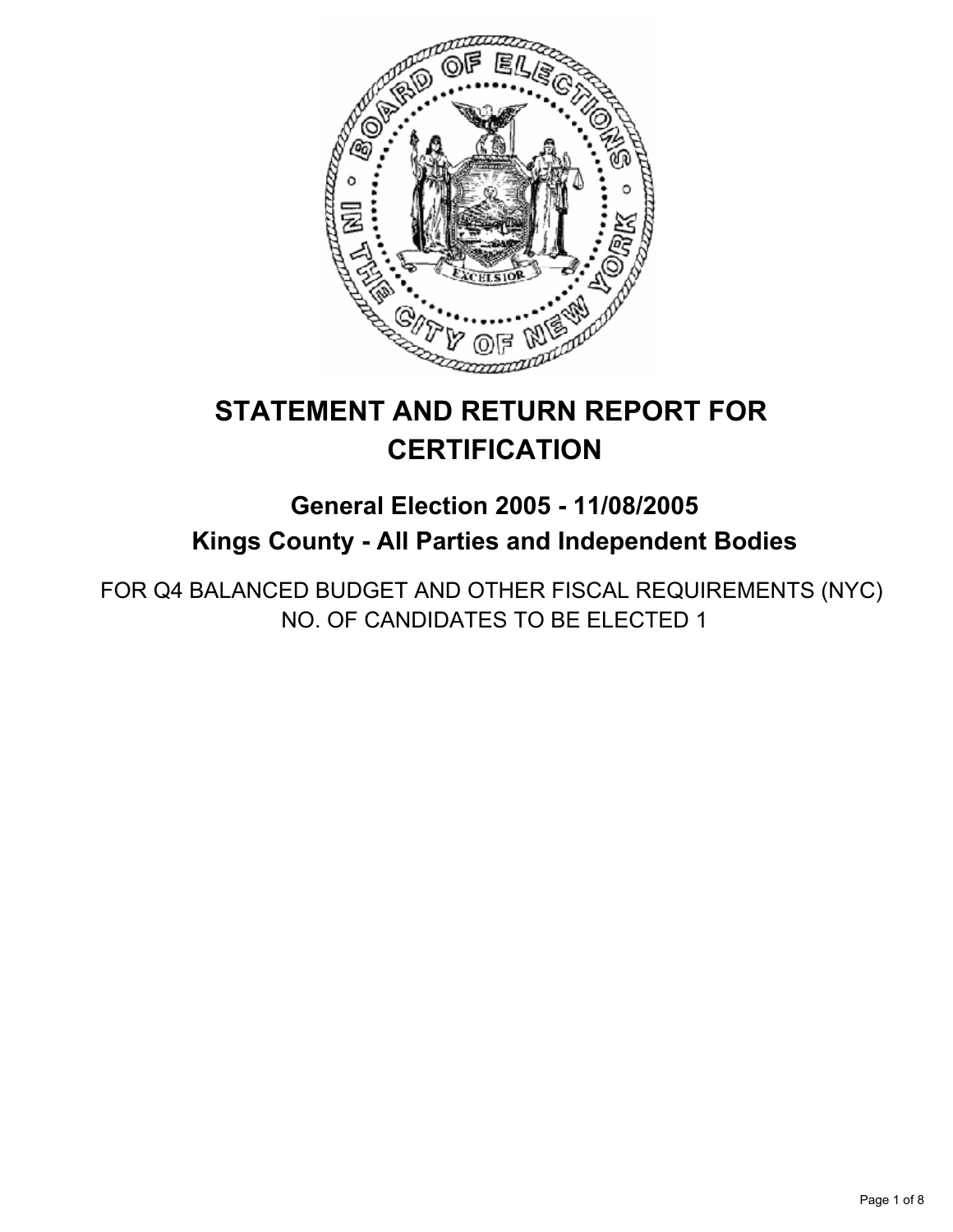

| PUBLIC COUNTER       | 18,124 |
|----------------------|--------|
| <b>EMERGENCY</b>     | 10     |
| ABSENTEE/MILITARY    | 140    |
| <b>AFFIDAVIT</b>     | 228    |
| <b>TOTAL BALLOTS</b> | 18,502 |
| <b>YES</b>           | 2,557  |
| <b>NO</b>            | 650    |
| <b>TOTAL VOTES</b>   | 3,207  |
| <b>UNRECORDED</b>    | 15,295 |

## **ASSEMBLY DISTRICT 41**

| PUBLIC COUNTER       | 20,215 |
|----------------------|--------|
| <b>EMERGENCY</b>     | 462    |
| ABSENTEE/MILITARY    | 377    |
| <b>AFFIDAVIT</b>     | 191    |
| <b>TOTAL BALLOTS</b> | 21,245 |
| YES                  | 4,846  |
| <b>NO</b>            | 1,899  |
| <b>TOTAL VOTES</b>   | 6,745  |
| <b>UNRECORDED</b>    | 14,500 |

#### **ASSEMBLY DISTRICT 42**

| PUBLIC COUNTER       | 13,955 |
|----------------------|--------|
| <b>EMERGENCY</b>     | 33     |
| ABSENTEE/MILITARY    | 212    |
| AFFIDAVIT            | 141    |
| <b>TOTAL BALLOTS</b> | 14,341 |
| <b>YES</b>           | 2,731  |
| <b>NO</b>            | 819    |
| <b>TOTAL VOTES</b>   | 3,550  |
| <b>UNRECORDED</b>    | 10,791 |

| PUBLIC COUNTER       | 17,055 |
|----------------------|--------|
| <b>EMERGENCY</b>     | 95     |
| ABSENTEE/MILITARY    | 297    |
| AFFIDAVIT            | 187    |
| <b>TOTAL BALLOTS</b> | 17,634 |
| <b>YES</b>           | 2,767  |
| <b>NO</b>            | 797    |
| <b>TOTAL VOTES</b>   | 3,564  |
| <b>UNRECORDED</b>    | 14,070 |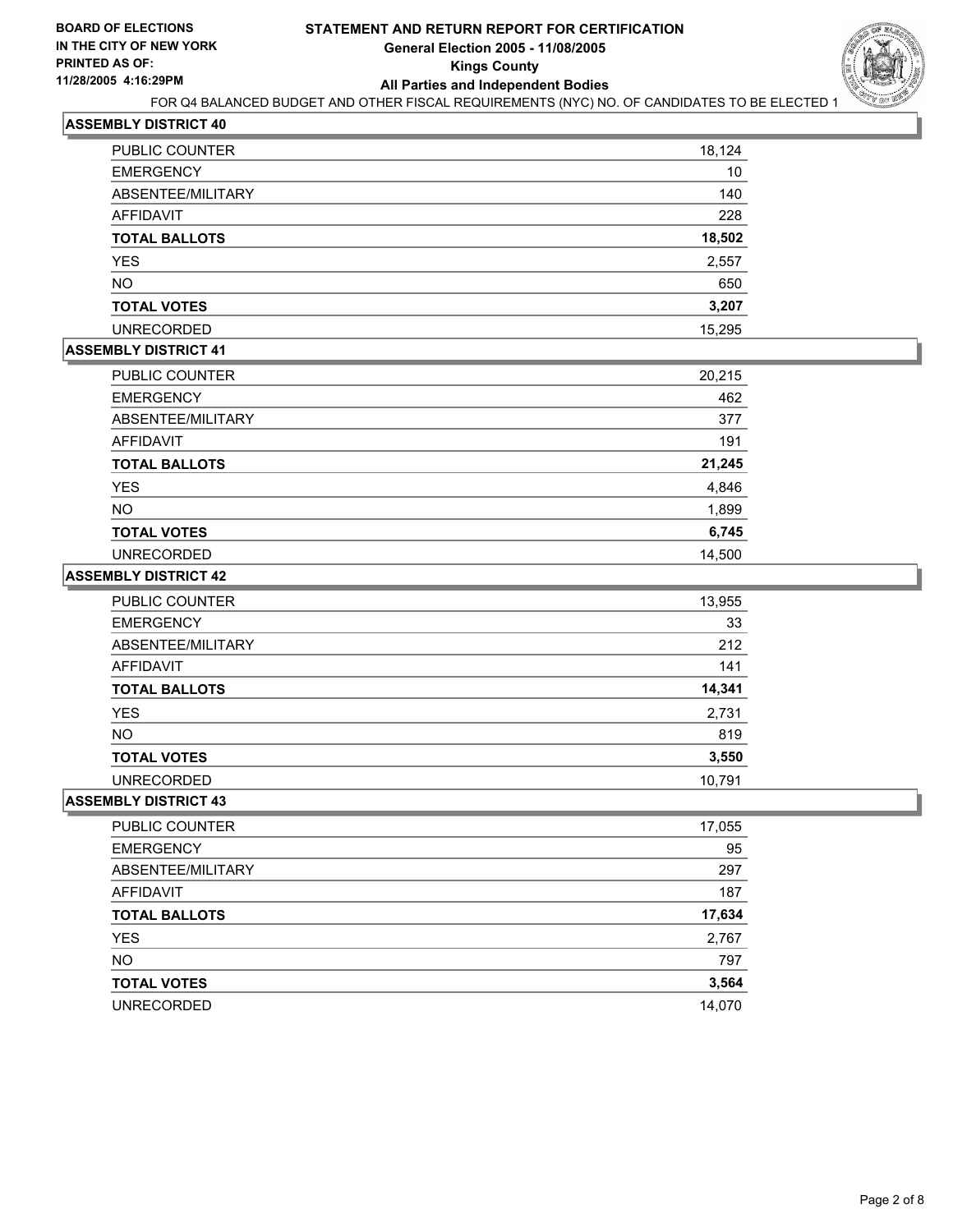

| PUBLIC COUNTER       | 20,003 |
|----------------------|--------|
| <b>EMERGENCY</b>     | 82     |
| ABSENTEE/MILITARY    | 346    |
| <b>AFFIDAVIT</b>     | 256    |
| <b>TOTAL BALLOTS</b> | 20,687 |
| <b>YES</b>           | 6,900  |
| <b>NO</b>            | 2,216  |
| <b>TOTAL VOTES</b>   | 9,116  |
| <b>UNRECORDED</b>    | 11,571 |

## **ASSEMBLY DISTRICT 45**

| PUBLIC COUNTER       | 17,119 |
|----------------------|--------|
| <b>EMERGENCY</b>     | 45     |
| ABSENTEE/MILITARY    | 396    |
| AFFIDAVIT            | 137    |
| <b>TOTAL BALLOTS</b> | 17,697 |
| <b>YES</b>           | 4,140  |
| <b>NO</b>            | 1,709  |
| <b>TOTAL VOTES</b>   | 5,849  |
| <b>UNRECORDED</b>    | 11,848 |

#### **ASSEMBLY DISTRICT 46**

| <b>PUBLIC COUNTER</b> | 19,975 |
|-----------------------|--------|
| <b>EMERGENCY</b>      | 10     |
| ABSENTEE/MILITARY     | 516    |
| AFFIDAVIT             | 236    |
| <b>TOTAL BALLOTS</b>  | 20,737 |
| YES                   | 3,992  |
| NO.                   | 1,746  |
| <b>TOTAL VOTES</b>    | 5,738  |
| <b>UNRECORDED</b>     | 14,999 |

| <b>PUBLIC COUNTER</b> | 14,708 |
|-----------------------|--------|
| <b>EMERGENCY</b>      | 5      |
| ABSENTEE/MILITARY     | 365    |
| AFFIDAVIT             | 117    |
| <b>TOTAL BALLOTS</b>  | 15,195 |
| <b>YES</b>            | 2,957  |
| <b>NO</b>             | 1,294  |
| <b>TOTAL VOTES</b>    | 4,251  |
| <b>UNRECORDED</b>     | 10,944 |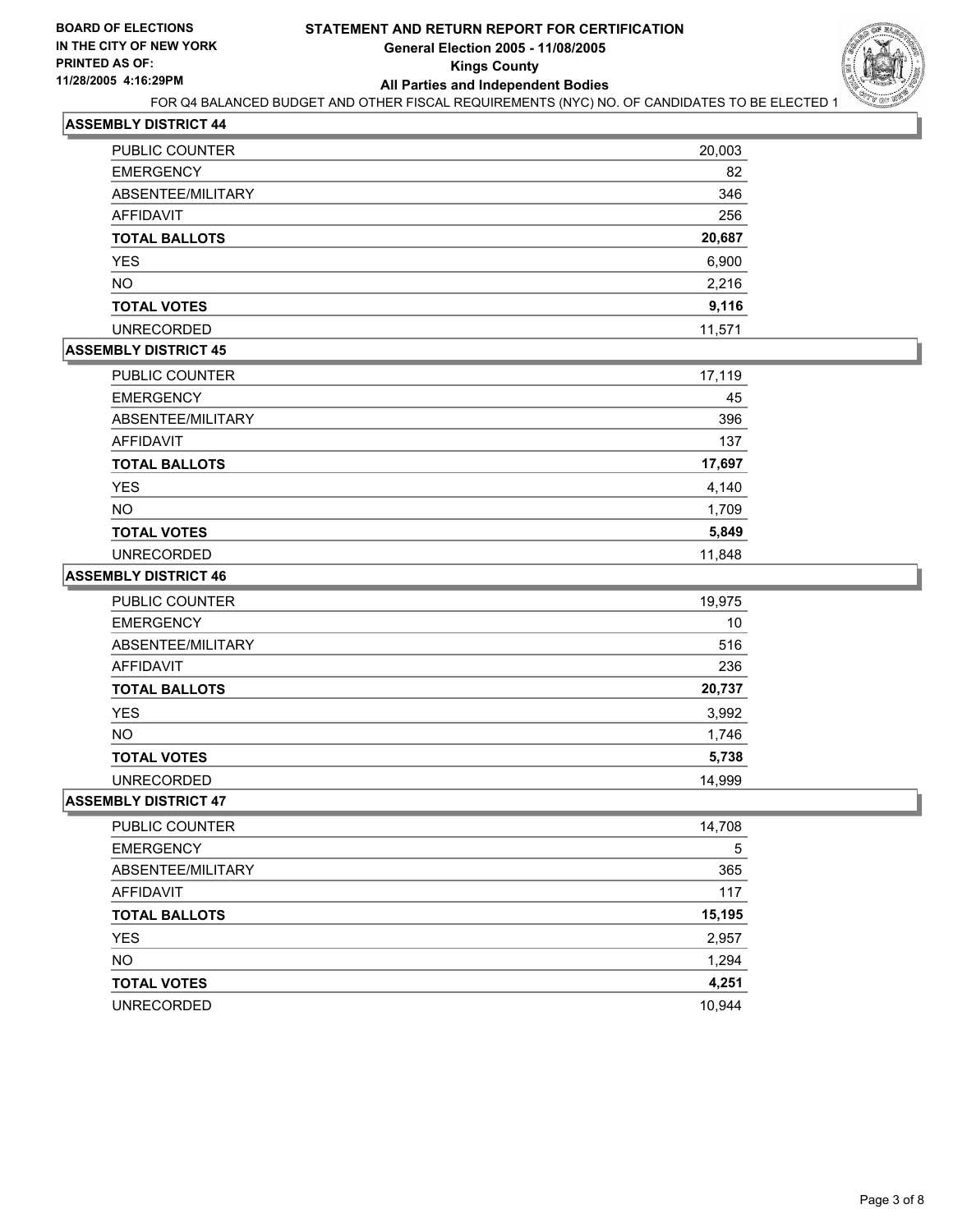

| PUBLIC COUNTER       | 16,235 |
|----------------------|--------|
| <b>EMERGENCY</b>     | 145    |
| ABSENTEE/MILITARY    | 293    |
| <b>AFFIDAVIT</b>     | 115    |
| <b>TOTAL BALLOTS</b> | 16,788 |
| <b>YES</b>           | 3,439  |
| <b>NO</b>            | 1,582  |
| <b>TOTAL VOTES</b>   | 5,021  |
| <b>UNRECORDED</b>    | 11,767 |

## **ASSEMBLY DISTRICT 49**

| <b>PUBLIC COUNTER</b> | 13,831 |
|-----------------------|--------|
| <b>EMERGENCY</b>      | 120    |
| ABSENTEE/MILITARY     | 221    |
| AFFIDAVIT             | 116    |
| <b>TOTAL BALLOTS</b>  | 14,288 |
| <b>YES</b>            | 2,877  |
| <b>NO</b>             | 1,277  |
| <b>TOTAL VOTES</b>    | 4,154  |
| <b>UNRECORDED</b>     | 10.134 |

#### **ASSEMBLY DISTRICT 50**

| PUBLIC COUNTER       | 18,096 |
|----------------------|--------|
| <b>EMERGENCY</b>     | 168    |
| ABSENTEE/MILITARY    | 190    |
| AFFIDAVIT            | 312    |
| <b>TOTAL BALLOTS</b> | 18,766 |
| <b>YES</b>           | 3,676  |
| <b>NO</b>            | 1,201  |
| <b>TOTAL VOTES</b>   | 4,877  |
| <b>UNRECORDED</b>    | 13,889 |

| <b>PUBLIC COUNTER</b> | 12,167 |
|-----------------------|--------|
| <b>EMERGENCY</b>      | 131    |
| ABSENTEE/MILITARY     | 154    |
| AFFIDAVIT             | 184    |
| <b>TOTAL BALLOTS</b>  | 12,636 |
| <b>YES</b>            | 2,311  |
| <b>NO</b>             | 748    |
| <b>TOTAL VOTES</b>    | 3,059  |
| <b>UNRECORDED</b>     | 9,577  |
|                       |        |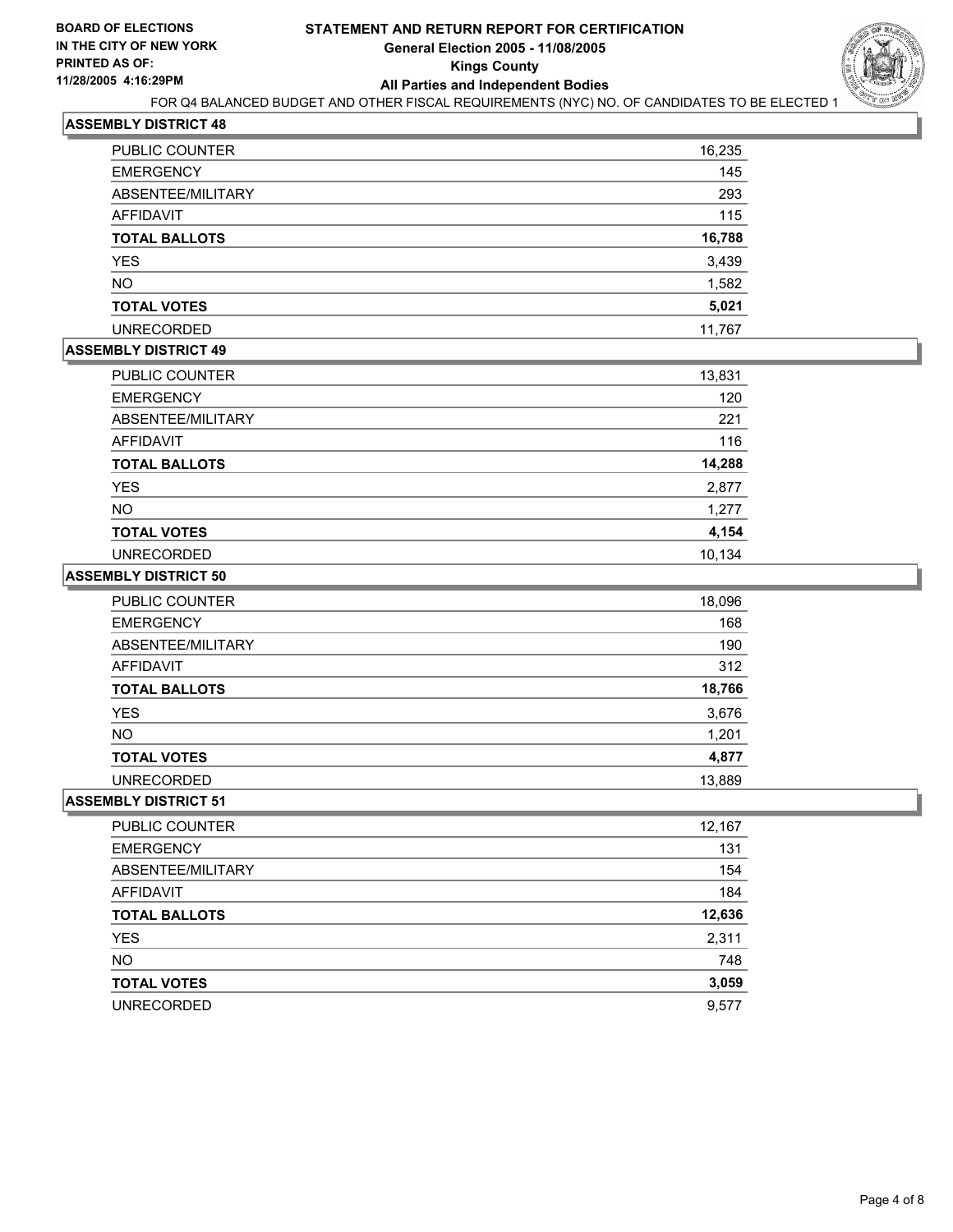

| PUBLIC COUNTER       | 28,519 |
|----------------------|--------|
| <b>EMERGENCY</b>     | 170    |
| ABSENTEE/MILITARY    | 598    |
| AFFIDAVIT            | 425    |
| <b>TOTAL BALLOTS</b> | 29,712 |
| <b>YES</b>           | 13,265 |
| <b>NO</b>            | 3,499  |
| <b>TOTAL VOTES</b>   | 16,764 |
| <b>UNRECORDED</b>    | 12,948 |

## **ASSEMBLY DISTRICT 53**

| <b>PUBLIC COUNTER</b> | 17,113 |
|-----------------------|--------|
| <b>EMERGENCY</b>      | 31     |
| ABSENTEE/MILITARY     | 144    |
| <b>AFFIDAVIT</b>      | 278    |
| <b>TOTAL BALLOTS</b>  | 17,566 |
| YES                   | 2,719  |
| <b>NO</b>             | 646    |
| <b>TOTAL VOTES</b>    | 3,365  |
| <b>UNRECORDED</b>     | 14,201 |

#### **ASSEMBLY DISTRICT 54**

| PUBLIC COUNTER       | 13,166 |
|----------------------|--------|
| <b>EMERGENCY</b>     | 42     |
| ABSENTEE/MILITARY    | 79     |
| AFFIDAVIT            | 220    |
| <b>TOTAL BALLOTS</b> | 13,507 |
| YES                  | 1,740  |
| <b>NO</b>            | 441    |
| <b>TOTAL VOTES</b>   | 2,181  |
| <b>UNRECORDED</b>    | 11,326 |

| PUBLIC COUNTER       | 14,435 |
|----------------------|--------|
| <b>EMERGENCY</b>     | 54     |
| ABSENTEE/MILITARY    | 177    |
| AFFIDAVIT            | 166    |
| <b>TOTAL BALLOTS</b> | 14,832 |
| <b>YES</b>           | 2,049  |
| <b>NO</b>            | 565    |
| <b>TOTAL VOTES</b>   | 2,614  |
| <b>UNRECORDED</b>    | 12,218 |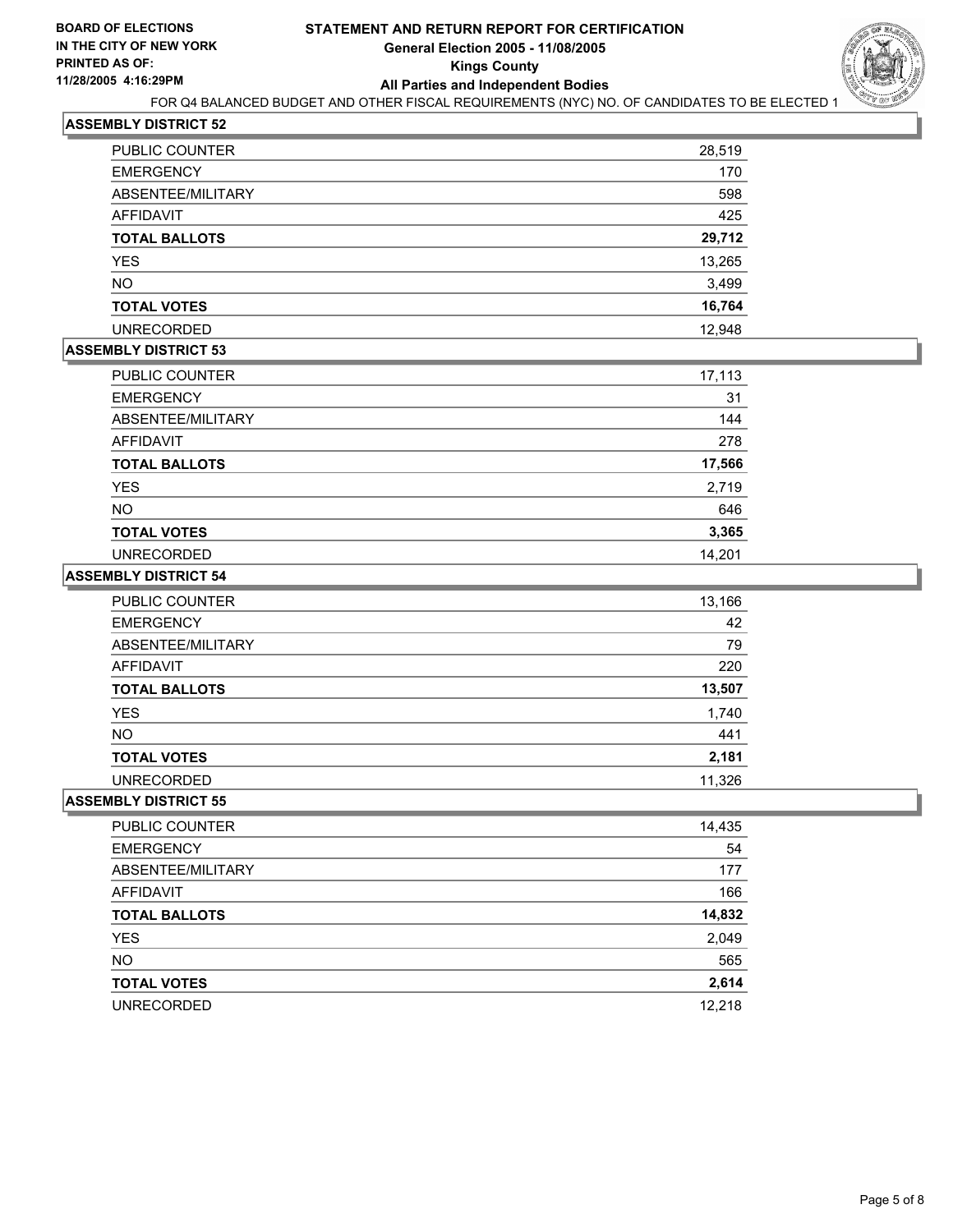

| PUBLIC COUNTER       | 16,655 |
|----------------------|--------|
| <b>EMERGENCY</b>     | 21     |
| ABSENTEE/MILITARY    | 227    |
| <b>AFFIDAVIT</b>     | 219    |
| <b>TOTAL BALLOTS</b> | 17,122 |
| <b>YES</b>           | 2,995  |
| <b>NO</b>            | 781    |
| <b>TOTAL VOTES</b>   | 3,776  |
| <b>UNRECORDED</b>    | 13,346 |

## **ASSEMBLY DISTRICT 57**

| PUBLIC COUNTER       | 20,375 |
|----------------------|--------|
| <b>EMERGENCY</b>     | 27     |
| ABSENTEE/MILITARY    | 305    |
| AFFIDAVIT            | 273    |
| <b>TOTAL BALLOTS</b> | 20,980 |
| <b>YES</b>           | 5,700  |
| <b>NO</b>            | 1,389  |
| <b>TOTAL VOTES</b>   | 7,089  |
| <b>UNRECORDED</b>    | 13,891 |

#### **ASSEMBLY DISTRICT 58**

| PUBLIC COUNTER       | 15,883 |
|----------------------|--------|
| <b>EMERGENCY</b>     | 68     |
| ABSENTEE/MILITARY    | 323    |
| AFFIDAVIT            | 165    |
| <b>TOTAL BALLOTS</b> | 16,439 |
| <b>YES</b>           | 2,448  |
| <b>NO</b>            | 703    |
| <b>TOTAL VOTES</b>   | 3,151  |
| <b>UNRECORDED</b>    | 13,288 |

| PUBLIC COUNTER       | 19,208 |
|----------------------|--------|
| <b>EMERGENCY</b>     | 60     |
| ABSENTEE/MILITARY    | 319    |
| AFFIDAVIT            | 185    |
| <b>TOTAL BALLOTS</b> | 19,772 |
| <b>YES</b>           | 4,674  |
| <b>NO</b>            | 2,050  |
| <b>TOTAL VOTES</b>   | 6,724  |
| <b>UNRECORDED</b>    | 13,048 |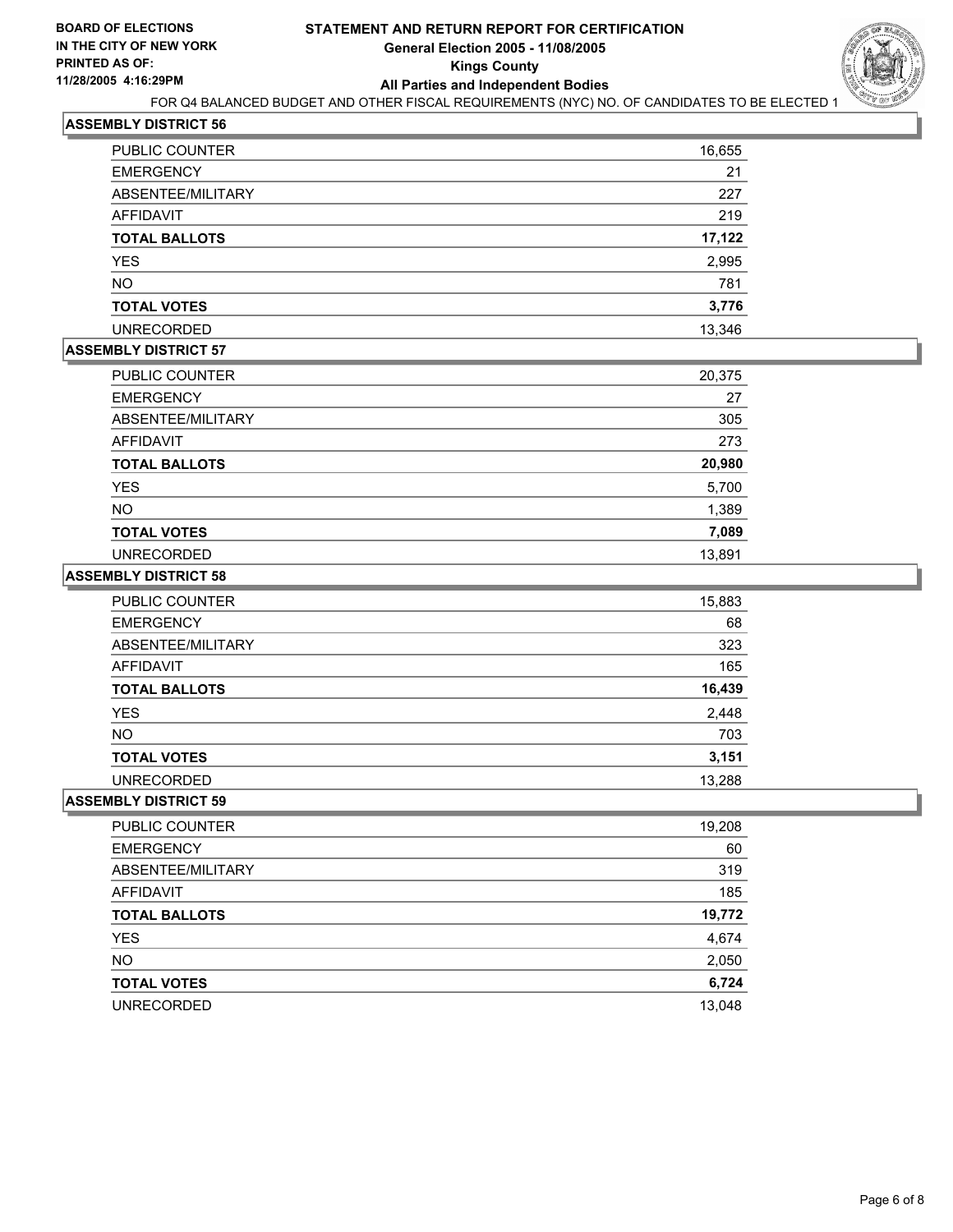## **STATEMENT AND RETURN REPORT FOR CERTIFICATION General Election 2005 - 11/08/2005 Kings County All Parties and Independent Bodies**



FOR Q4 BALANCED BUDGET AND OTHER FISCAL REQUIREMENTS (NYC) NO. OF CANDIDATES TO BE ELECTED 1

| <b>PUBLIC COUNTER</b> | 8,545 |
|-----------------------|-------|
| <b>EMERGENCY</b>      | 398   |
| ABSENTEE/MILITARY     | 197   |
| AFFIDAVIT             | 85    |
| <b>TOTAL BALLOTS</b>  | 9,225 |
| <b>YES</b>            | 2,988 |
| <b>NO</b>             | 1,229 |
| <b>TOTAL VOTES</b>    | 4,217 |
| <b>UNRECORDED</b>     | 5,008 |
|                       |       |